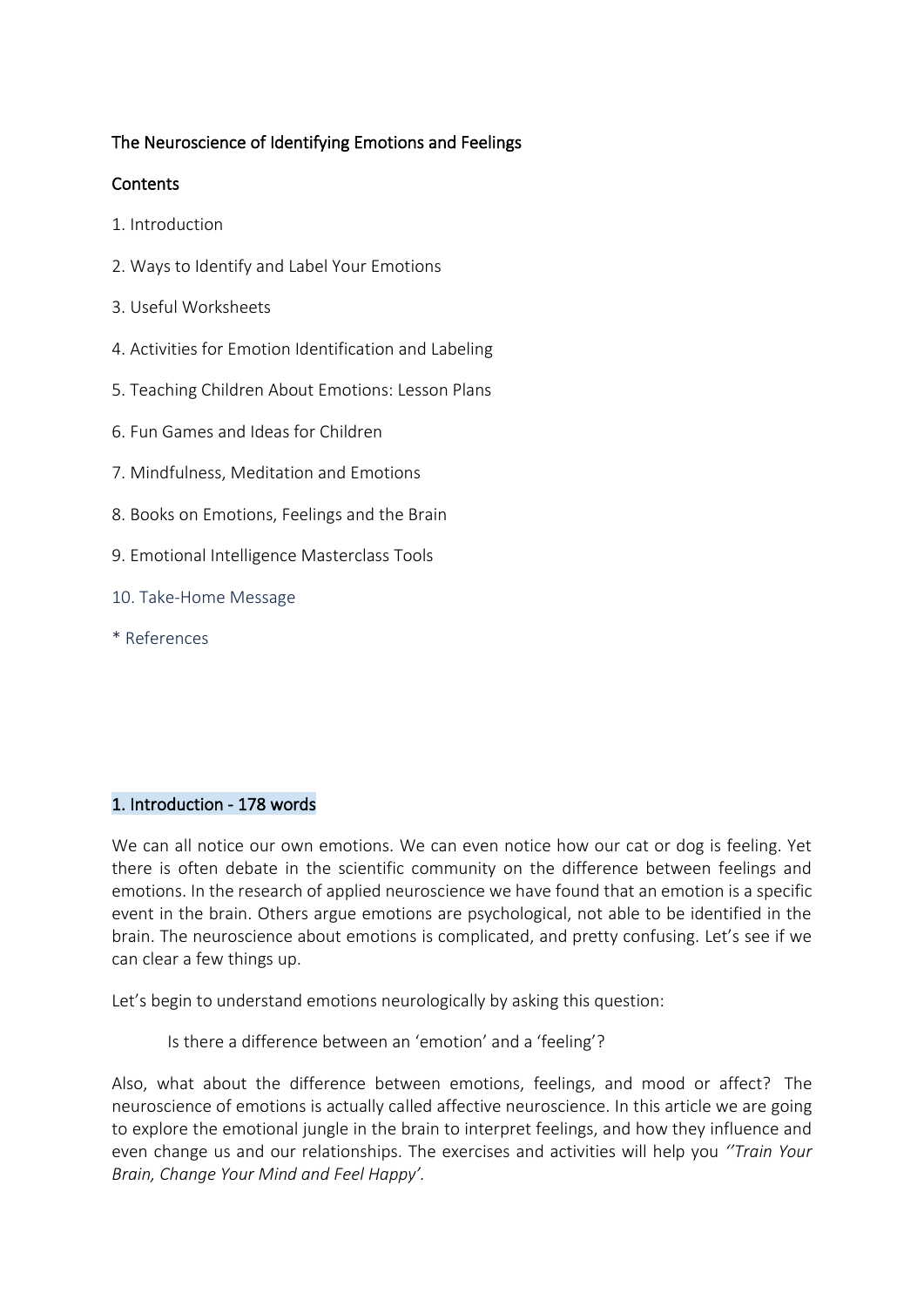# 2. Ways to Identify and Label Your Emotions

Why are feelings important to label? Labeling them makes us better at managing and controlling them. By managing emotions we prevent, decisions or behaviors being based on emotions alone. When feeling angry we may react before thinking it over and not being rational. Identifying and then labeling them can be difficult as the words emotion and feeling seem interchangeable to most people. In the introduction, the question was asked:-

Neuropsychologically that's the difference between an 'emotion' and a 'feeling'?

What is your opinion here? Neurologically an emotional response is the reaction to an environment stimulus. A feeling is a subjective (mental) response which occurs when one becomes aware of the physical change - like feeling your heart rate increase or your eyes dilating.





It is important to understand how this automatic emotional process begins. When your brain's fast-pathway is triggered according to Méndez-Bértolo. C, etal (2016), the 'fast pathway' is activated to protect you from harm. It can even be triggered while watching a movie, where a car collision is about to happen. Many people might find their feet pressing down on imaginary brakes under the movie theatre seat. Feelings that follow and are determined by the 'slow pathway' in the prefrontal cortex when the mind consciously notices fear due to the physical or psychological changes. The brain has this automatic emotional response and then the mind consciously notices this as a feeling which can be understood in Figure 1: The brain's emotional response and relationship to the mind, having a feeling. Labeling and emotional response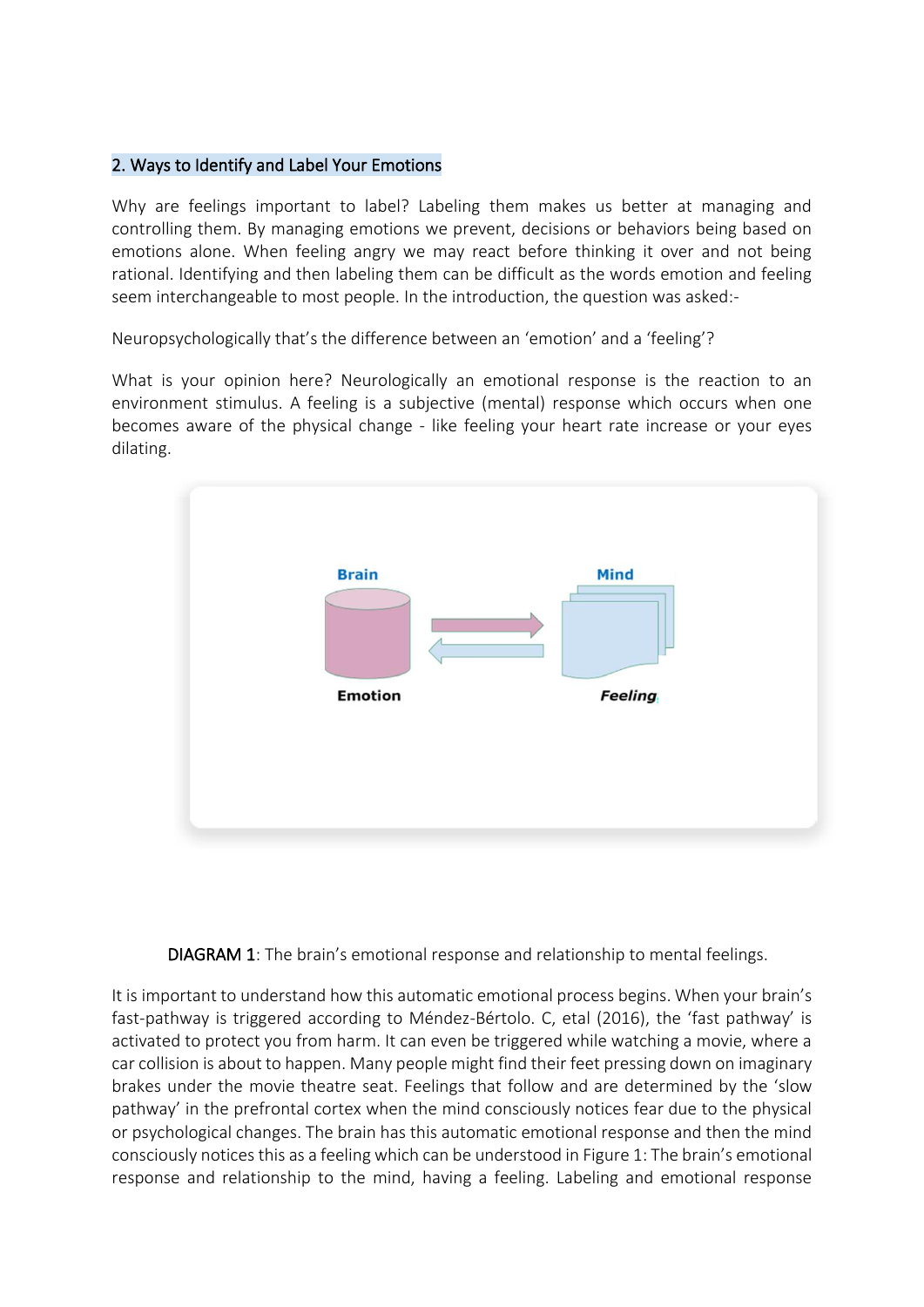initially occurs before the mind is conscious of the fear response in the amygdala as per Figure 2. Labeling feelings is much easier. We have thousands of words for how we might feel.

In diagram 2 the amygdala, in yellow, is considered the "fear center" or "emotional center" of the brain. And once your amygdala's arousal is psychologically processed, then your mind will notice feelings, like being cut off in your car, you first have the shock and then a moment later, feel anger or relief etc.



*DIAGRAM 2* Locationist Hypotheses of Brain–Emotion. Anatomy associated with core emotions So what about Emotional intelligence (EI) the ability to notice own emotions, and other people? Research by Ekman. P, et al 2008, and many important EI researchers proposed there are 7 culturally universal emotions that all people have. Below are the 7 emotions proposed by Ekman etal, 2008:

- 1) Fear.
- 2) Anger.
- 3) Disgust.
- 4) Sadness.
- 5) Surprise.
- 6) Contempt
- 7) Happiness.

These are the core emotions and you can use them to label how you feel. Ekman proposes that any feeling will fall into one of these 7 categories that are universal. Neurological research Adolphs, R (2014) proposes fear as the primary emotion. But what about feelings and where do they fit in? The answer lies in the neurological study of emotion or affect. This area of research is called Affective Neuroscience and is the research of the brain's system of emotion. This interdisciplinary research syndicates neuroscience, psychological study of emotion, cognition, feeling and mood. Affective neuroscience (A.N.) research seeks to understand the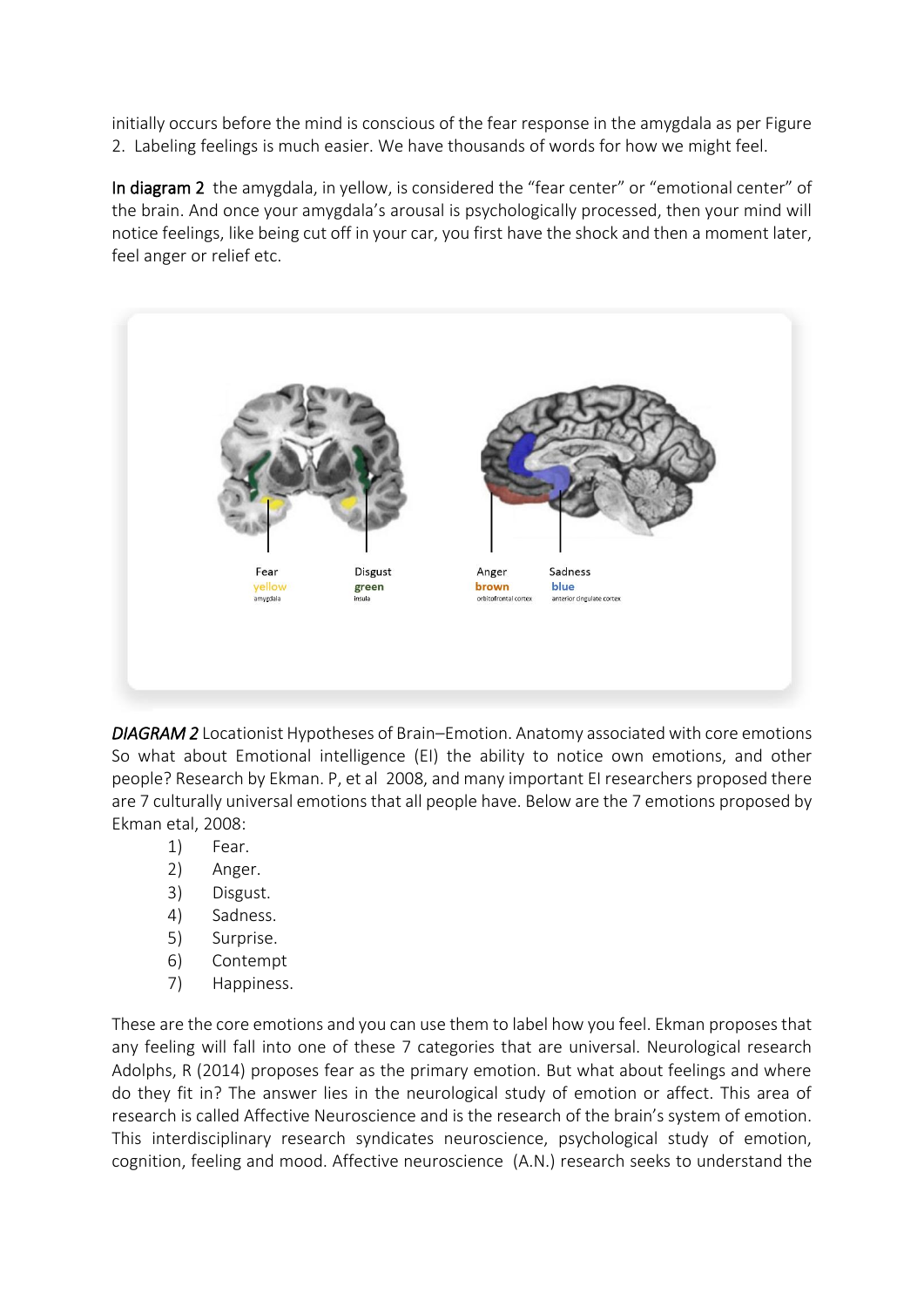underlying experience of feeling, emotion or mood. This includes the study of emotional experience and the awareness of other people's emotions.

The processes of emotionally-driven behaviour, decision-making, attention and self-regulation, as well as the underlying neurophysiology of emotions is relevant here. The most useful information from A.N. is understanding that emotions and feelings are understood as being on one continuum. Affect is your brain's basic emotional arousal and when you have a felt experience this emotion is then considered a much more psychologically complex. So the words "emotion" or ''feeling'' really mean ''affect''. There is now no need to distinguish between the two. This is even more important in the understanding that cognition and emotion are part of the same process as is memory and mood.

Basically we are now back to basics! The research suggests that all the neuropsychological functions do not exist in isolation or without emotion. This is clearly explained in the paper 'Affect is a form of cognition: A neurobiological analysis' (2008) by Seth Duncan and Lisa Feldman Barrett.

Let's now look at how to intelligently manage feelings (or now we can call affect).

## 3. Useful Worksheets

Using the worksheets will help you become more effective and labeling and managing affect (your emotions and feelings). As mentioned there are many models of emotional intelligence. The key theme is that they usually all refer to four domains: self-awareness, self-management, social awareness, and relationship management. Daniel Goleman, includes motivation in his model emotional intelligence, and refers to five key elements which are excluded here as being part of regulation: Self-awareness. Self-regulation. Empathy. Social skills.

These worksheets have shown to be very useful to improve emotional wellbeing. See PDF for the worksheets referenced below.

### 3.a. The Rate Worksheet

• Use the RATE worksheet to understand, and improve your emotional intelligence and overall wellbeing by applying this much-researched approach ( Kennedy. J.J., 2019). To notice healthy or unhealthy emotional responses and to express feelings in a respectful way that help others to understand you

# 3.b. The EQ 5 Point Tool

• Use this the EQ 5 Point Tool Formulation worksheet to distinguish between unhealthy (or problematic) and healthy (or target) emotional responses. In the worksheet you can learn how to apply this tool to resolve conflict and improve your social and emotional intelligence . It can help make others and yourself clearly understood.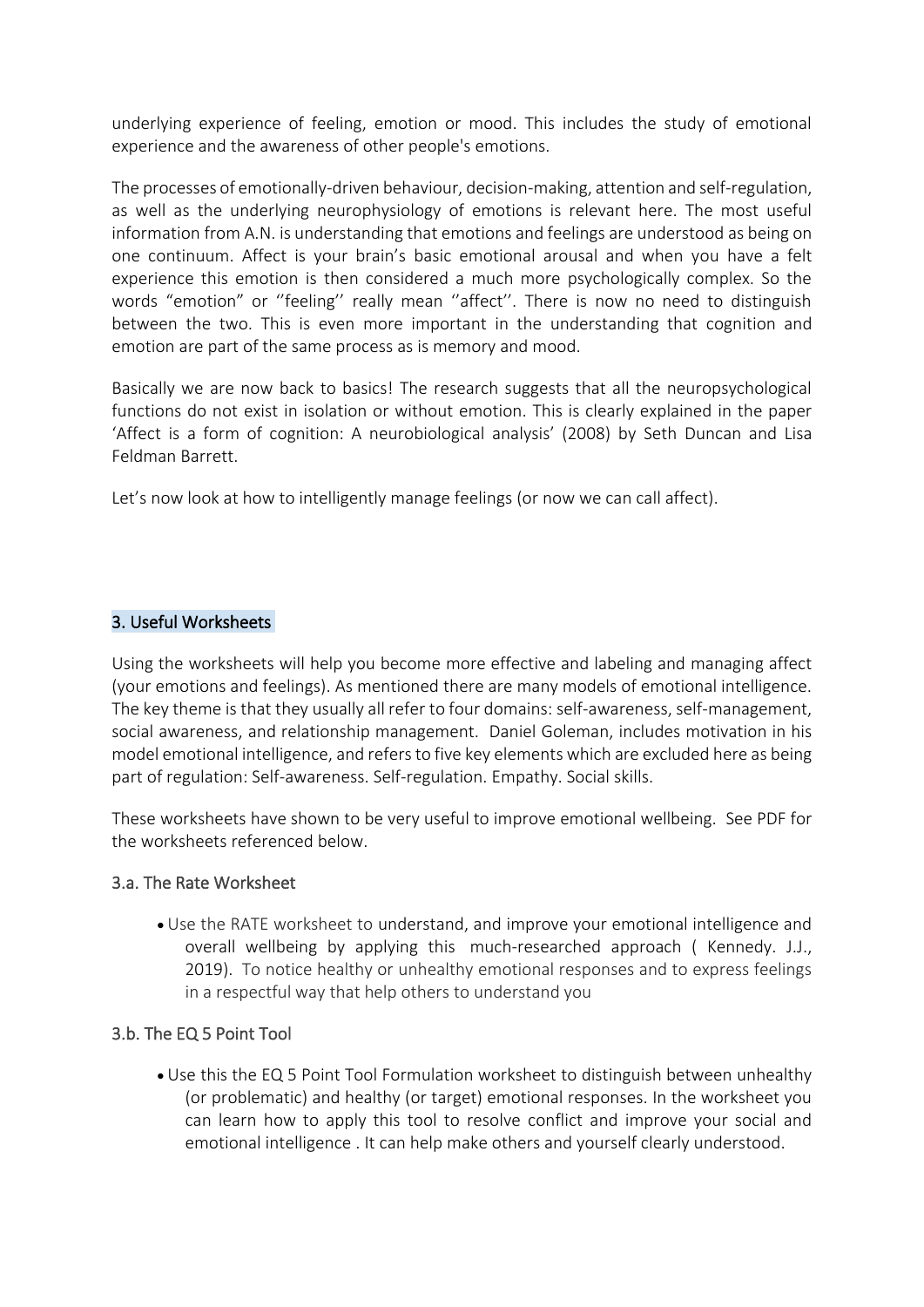# 3.c. REBT Formulation Worksheet

• Use this REBT Problem Formulation worksheet to distinguish between unhealthy (or problematic) and healthy (or target) emotional responses.

# 3.d. Love Letter to Myself.

This is probably the most important activity or exercise! The purpose is for you to identify your many great qualities and how they benefit you. You also will come up with ways to practice your strengths in daily life. This self-love exercise will help you to focus on your best traits, abilities and talents. In doing so, you are on your way to becoming a more self confident and resilient individual.<https://positivepsychology.com/self-care-worksheets/>

• See PDF for worksheets

# 4. Activities for Emotion Identification and Labeling

Think of an emotional event in your recent past. It can probably be associated with one of these 7 core emotions in the **figure 3** below. It is always surprising by how well it actually works. Try it out. Think of a feeling and notice how easily it can be associated with one of these core emotions.

As mentioned an emotional response is a pre-conscious event. In fact we can notice an emotional response of emotions on the face of others sometimes even before they are aware. As one laughs or cries emotions are put 'on display'. This allows us a moment to glimpse into the emotional minds of others. This is called FACS - Facial Affect Coding, a system that shows how to "read" face-based emotional changes already used by Disney and many others.

These expressed emotional states can be detected in real time. See if you can detect facial expression and have the human emotion coding skills to capture raw, unfiltered emotional responses towards any type of emotional engagement. What are these emotions? And which of the 7 is excluded? See the attachment for the activity details.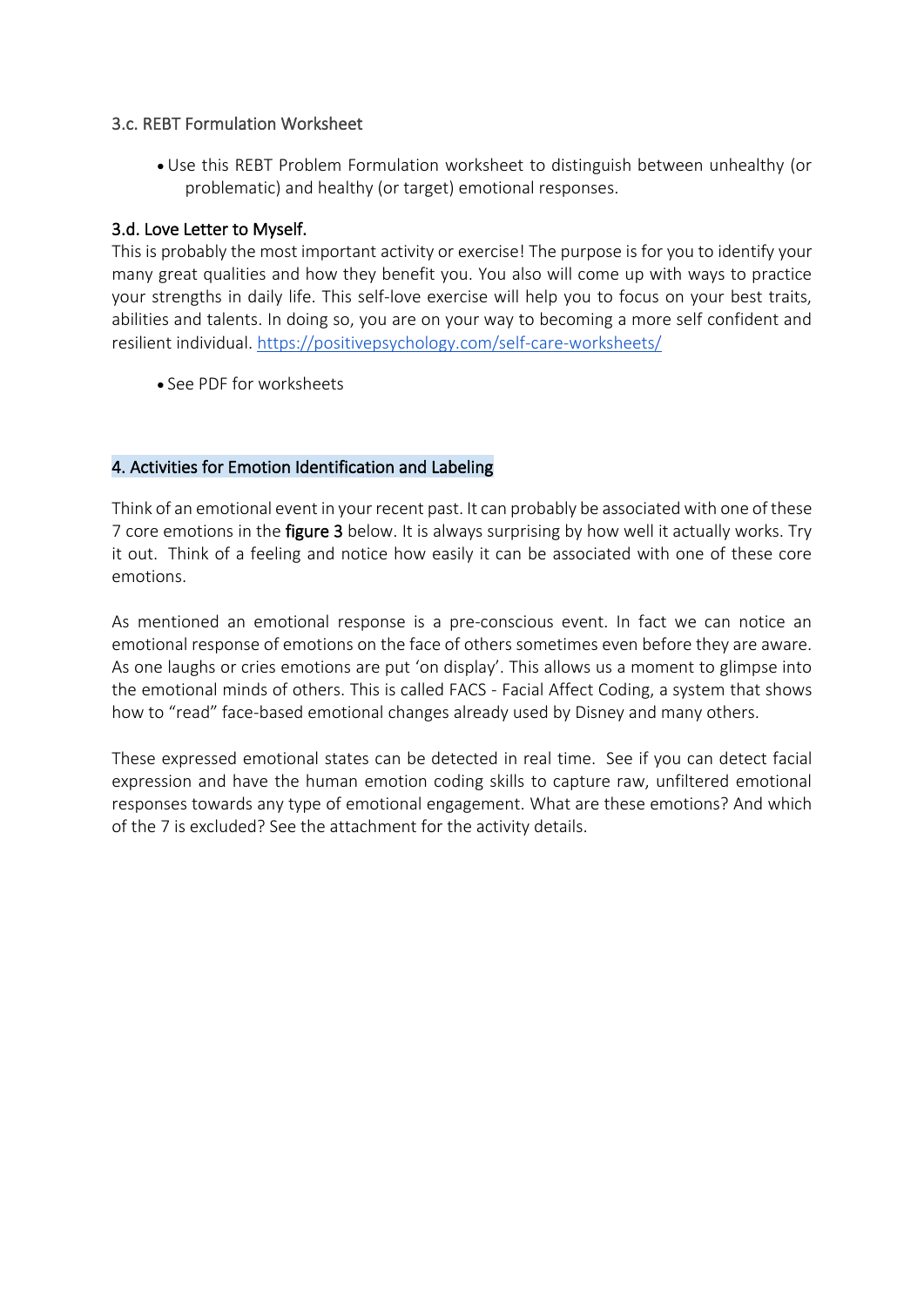

DIAGRAM 3: Facial Affect Coding System to "read" face-based emotional change.

• See PDF for worksheets

## 5. Teaching Children About Emotions: Lesson Plans

Teaching Children about emotions is invaluable for their healthy development, but even if you don't have kids - the movie INSIDE OUT ? It's now on NetFlix in many countries. The movie is a great way to help understand how your mind has different ways of thinking about emotions. Research by Salas. C., et al, 2012 compared internally generated and externally generated Basic emotions. The movie is about Riley a, a happy, 11-year-old girl, who has her life turned upside-down when she has to move with her parents. Riley's emotions – inside her head –try to guide her through this difficult time. The move brings the emotion of 'Sadness' to the front of her mind. And her 'Joy' emotion is swept away. Then the emotions of 'Fear', 'Anger', and 'Disgust' come into play. The story shows how she learns to control how she is feeling. Please show your kids – and even watch it again. This movie helps teach kids – and you - more about managing emotions?

To understand how the movie impacts emotional wellbeing. Subjective impact, meaning making, and current and recalled emotions for self-defining memories, Wood WJ, and Conway M. (2006) completed a study that shows by recalling personal emotional will generate more negative emotions, which might account for the overall higher intensity of the internal mood induction. Emotions can be generated by film clips, pictures, and movies. In their research children watched film clips (external procedure) and recalled personal events (internal procedure) inducing 4 basic emotions (fear, anger, joy, sadness) which were later compared. Joy was more intensely experienced but negative emotions are better remembered.

### 6. Fun Games and Ideas for Children

Here is an outline of how to teach children about emotions. As a parent or caregiver, it is important to congratulate them when they were able to self-regulate. Keep your eye out for 'Teachable Moments' to increase their emotional awareness in themselves and others. And do the same. Children model us.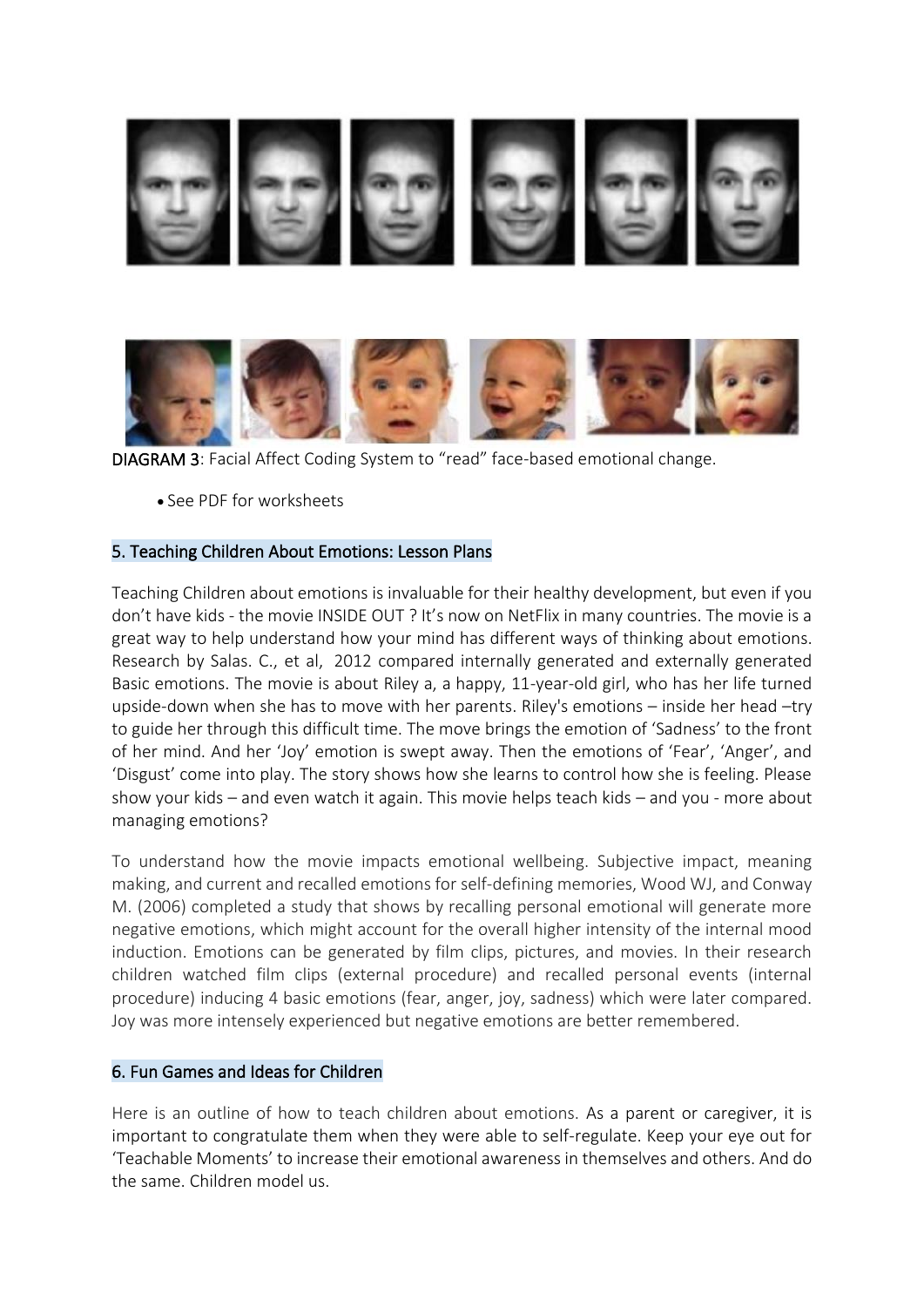# Lesson Plan 1: Inside Out Game

A fun game is to have small children (around 3 or 6 years old) to imagine they are Riley and act out what it feels like to be each emotion. Play with them and say:

I am going to be 'Sadness' tell me if you think I look sad.

And then jump around being and looking happy (even a little silly). Many children laugh here and say you are not being 'sadness' you are too happy!

Then ask then to do it in the right way and go through each emotion. Remember fun is the best learning tool so focus on them enjoying the activity. Goofing around helps.

# Lesson Plan 2: Meal Time.

During mealtime, you can share a story that makes you feel a certain emotion like feeling happy, angry, sad, or envious, etc.). Then simply ask the kids what made them feel happy, then go on to angry etc. Add more complex emotional words like envious only later if the lesson is met with enthusiasm. This approach helps a group of children to start speaking about how they feel and what emotion that may have on others..

## Lesson Plan 3: The Feeling Song

## <https://www.eslkidstuff.com/lesson-plans/feelings-and-Emotions.html>

The Feeling Song children can practice talking about some simple feelings and emotions. Children play drawing and flashcard games, sing a song, read an interesting story and do a matching activity worksheet. Learning the song has several phases starting with teaching the emotional vocabulary followed by drawing emotional faces that match the labels. Once the practicing is complete it is time to teach the song.

It can also be good to print flashcards for the following words: sunny, rainy, eat, noisy, stormy, sleep. Hold up the card, and say the word and do the action and have everyone copy your gesture. Once these activities have been completed, practice actions of the song. Play the song once and have all the kids look at the pictures on the board (point as the song plays) and do the actions. Next, play the song again and sing along, encouraging everyone to sing as they do the actions. Now you can all together sing "The Feelings Song" Now you can all sing "The Feelings Song" (download MP3 here).

### 7. Mindfulness, Meditation and Emotions

It is often asked if mindful meditation alters brain responses to negative emotions. In 2018 Magalhaes. A., etal, completed Systematic review and explain how meditation alters the brain and how ensure emotion regulation Various neurological changes were found in the dorsal anterior cingulate cortex (associated with self-regulation), the insula (associated with physical awareness), the dorsolateral prefrontal cortex (improvement of metacognitive skills), and the default mode network, which is the most active brain system when the brain engages the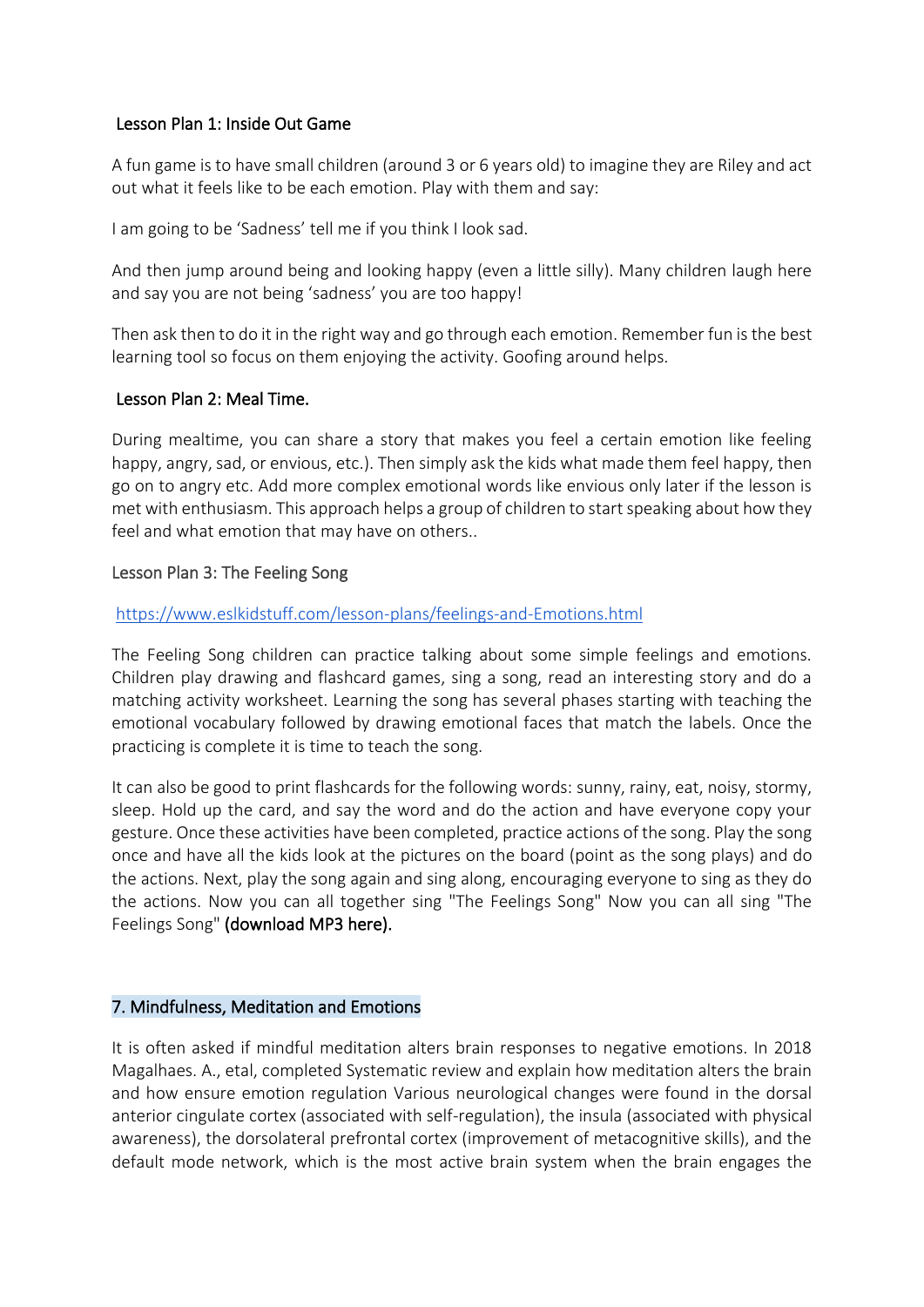'Relax Response' Benson, H (1974). Self-regulation seems to be the key by which meditation improves emotional wellbeing (Hölzel et al., 2011; Tang et al., 2015).

Further the amygdala is associated in processing of negative and positive emotional stimuli (Vuilleumier, 2005). Furthermore, amygdala and insula, as well the ventromedial prefrontal cortex, and ventral anterior cingulate cortex have been involved in emotional processing (Phan et al., 2002; Phillips et al., 2003).

In the organizational and professional contexts mindfulness meditation has shown to have profound effects on wellbeing and cognitive functioning as per the research presented at Harvard Medical School (IOC) by Kennedy, J (2016) along with the workshop result with the Thai Bhuddist Monk, Punnadhammo in the diagram below.



DIAGRAM 4: Thai Bhuddist Monk, Punnadhammo and Dr. Justin James Kennedy at a corporate Mindfulness Workshop in Dubai.

# (Download MP3 Positive Psychology Mindfulness Audio here).

# 8. Books on Emotions, Feelings and the Brain

1. Brain Reboot: A Change of Mind Will Change Your Brain Kindle Edition - by Dr. Justin James Kennedy (Author), Marshall Goldsmith (Foreword) [https://www.amazon.com/Brain-Reboot-Change-Mind-Will](https://www.amazon.com/Brain-Reboot-Change-Mind-Will-ebook/dp/B07P8F726L/ref=sr_1_fkmr0_1?dchild=1&keywords=Dr.+Justin+James+Kennedy+%282019%29+BRAIN+REBOOT&qid=1592838942&s=digital-text&sr=1-1-fkmr0)[ebook/dp/B07P8F726L/ref=sr\\_1\\_fkmr0\\_1?dchild=1&keywords=Dr.+Justin+James+Kennedy+%282019](https://www.amazon.com/Brain-Reboot-Change-Mind-Will-ebook/dp/B07P8F726L/ref=sr_1_fkmr0_1?dchild=1&keywords=Dr.+Justin+James+Kennedy+%282019%29+BRAIN+REBOOT&qid=1592838942&s=digital-text&sr=1-1-fkmr0) [%29+BRAIN+REBOOT&qid=1592838942&s=digital-text&sr=1-1-fkmr0](https://www.amazon.com/Brain-Reboot-Change-Mind-Will-ebook/dp/B07P8F726L/ref=sr_1_fkmr0_1?dchild=1&keywords=Dr.+Justin+James+Kennedy+%282019%29+BRAIN+REBOOT&qid=1592838942&s=digital-text&sr=1-1-fkmr0)

2. The Well-Tuned Brain: The Remedy for a Manic Society 1st Edition. Whybrow